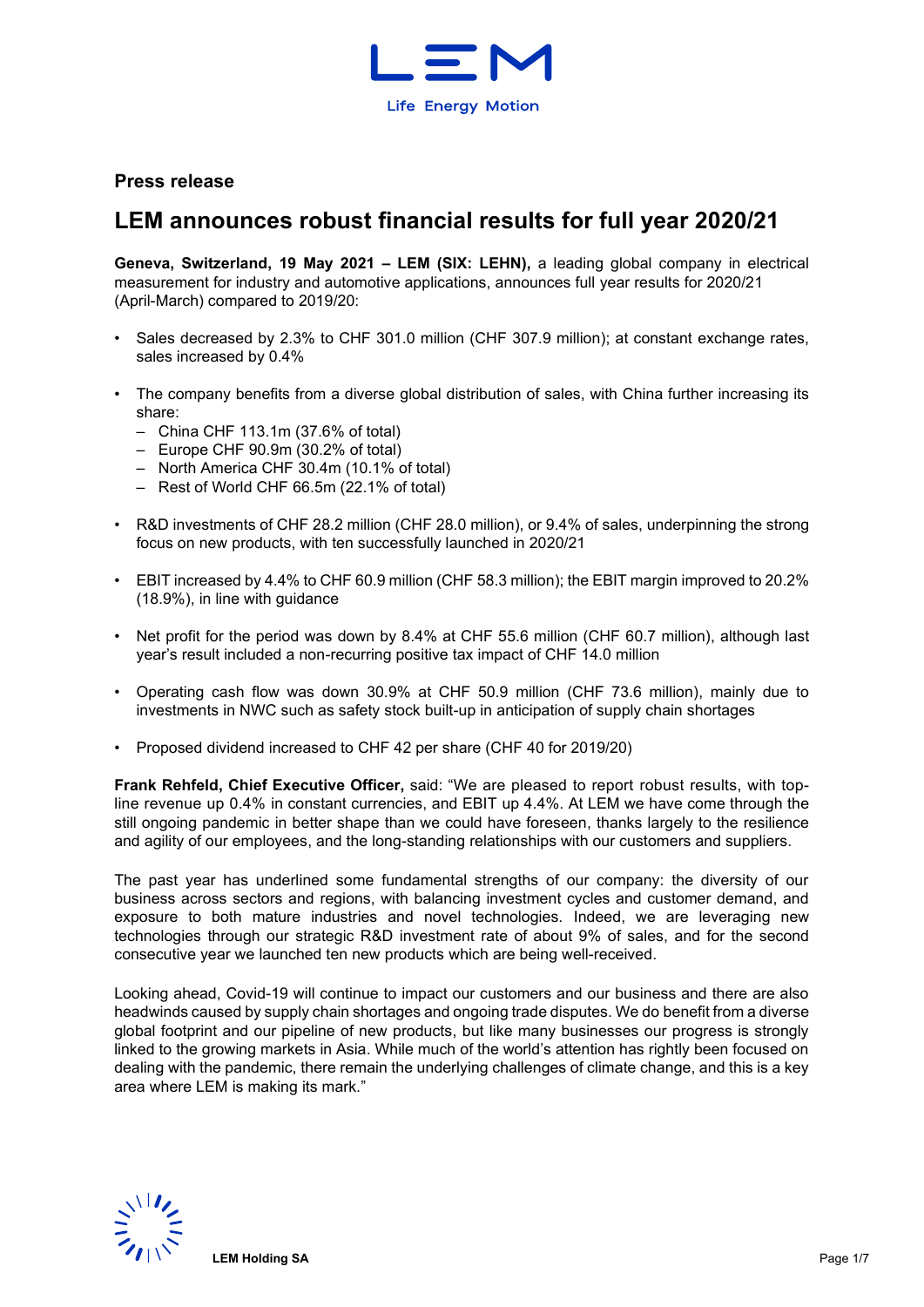

**Andrea Borla, Chief Financial Officer,** remarked: "Our financial results demonstrate even in these unprecedented times that LEM's business is resilient, and we were able to quickly adjust our operations and expenditures. Thanks to continued improvements in the gross margin, and reduced SG&A costs, we achieved a highly satisfactory EBIT margin of 20.2% in line with guidance. Excluding beneficial tax impacts, the net profit of CHF 55.6 million is up from last year.

Our teams are to be congratulated on their performance this past year – working smarter, adapting to new ways of remote collaboration, and identifying new processes which will benefit us and our customers for the future."

### **Industry segment: solid performance led by China and Renewables**

Full year sales in the Industry segment totalled CHF 225.2 million, down 6.3%. At constant exchange rates, sales decreased by just 3.7%. This solid performance during the pandemic was thanks to our broad portfolio of applications and new product launches, and we continue to maintain market leadership in our business segments. Q4 sales improved both on Q3 and on Q4 last year, although Covid-19 continues to impact sales and orders with customers remaining hesitant to invest in certain areas like High Precision and Traction. Renewable Energy continues to grow due to increasing governmental policies for sustainable economies and this drove sales up by 8.5% in China, our second largest market. However, there were significant declines in Europe (-11.4%), North America (-16.4%) and Rest of World (-13.5%). Orders improved significantly in Q4 and are up 5.3% for the full year, with some encouraging signs in the Drives business.

| in CHF millions       | 2020/21 | 2019/20 | Change   | <b>Comments</b>                                                                                              |
|-----------------------|---------|---------|----------|--------------------------------------------------------------------------------------------------------------|
| <b>Businesses</b>     |         |         |          |                                                                                                              |
| <b>Drives</b>         | 98.0    | 99.5    | $-1.5%$  | • Growth in automation and energy<br>savings applications<br>• Asia and USA recovering                       |
| Renewable<br>Energy   | 81.6    | 78.7    | $+3.6%$  | China solar driven by infrastructure<br>$\bullet$<br>• Europe boosted by DC meter                            |
| Traction              | 38.0    | 51.0    | $-25.5%$ | • Longer-term investment cycles<br>• India and China rail traffic impacted<br>by Covid-19                    |
| High precision        | 7.7     | 11.1    | $-31.0%$ | • Budgets switched to Covid needs<br>• Lack of investment confidence for<br>test benches & medical equipment |
| <b>Total Industry</b> | 225.2   | 240.4   | $-6.3%$  |                                                                                                              |

### **Automotive segment: impressive growth driven by EV demand**

Full year sales in the Automotive segment totalled CHF 75.7 million, an increase of 12.1%. At constant exchange rates, sales improved by 14.8%, which is significant given the shutdowns during the first phase of the Covid-19 pandemic. With the acceleration of the deployment of EV platforms by carmakers, our products have been designed in for several vehicles which entered production in 2020. The Q4 sales of CHF 22.9 million (+64.5%) are the highest quarterly sales yet achieved by the business. However, there are supply chain problems in semi-conductors which will impact sales going forward.

Our largest market China grew impressively, with 12 months sales up +32.2%, driven by consumer appetite for EVs and the launch of several new vehicles. Europe continued to accelerate (+63.5%), as manufacturers (OEMs) ramped-up their production operations in order to achieve their  $CO<sub>2</sub>$  emissions

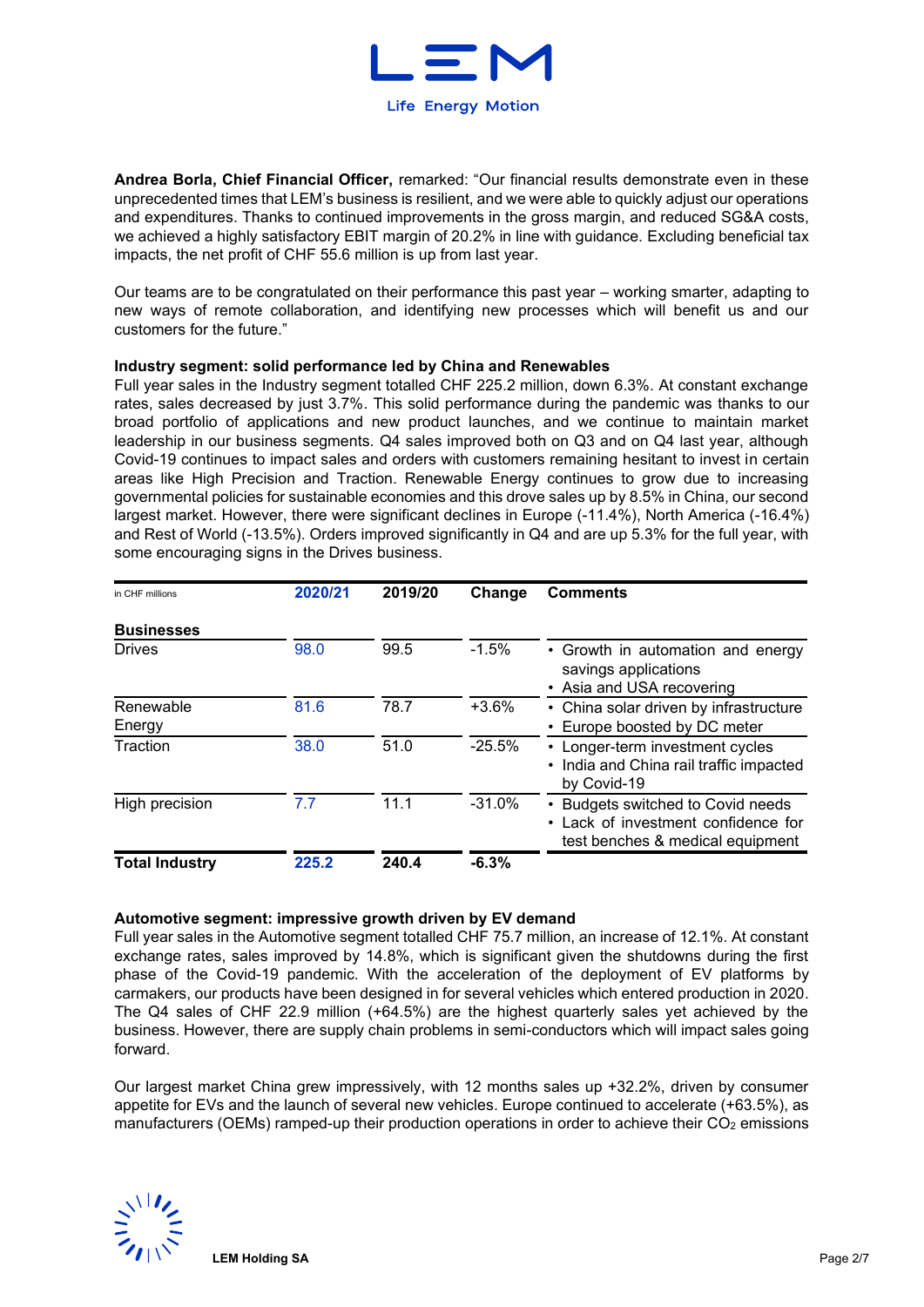

targets. North America (-23.8%) is transitioning to green cars at a slower pace than other regions, although the US Administration's launch of a \$174bn investment into EV infrastructure should boost the market. Rest of World declined slightly by 3.7%, with strong sales in Korea offset by Japan.

| in CHF millions           | 2020/21 | 2019/20 | Change   | <b>Comments</b>                                                                 |  |  |  |  |
|---------------------------|---------|---------|----------|---------------------------------------------------------------------------------|--|--|--|--|
| <b>Businesses</b>         |         |         |          |                                                                                 |  |  |  |  |
| <b>Battery Management</b> | 45.7    | 44.9    | $+1.7%$  | • US reduction in 12V demand<br>• Increased demand for High Voltage<br>products |  |  |  |  |
| <b>Motor Control</b>      | 26.7    | 19.7    | $+35.0%$ | • Strong demand spurred by EV cars                                              |  |  |  |  |
| <b>Charging Systems</b>   | 3.4     | 2.9     | $+16.1%$ | • Continued momentum for battery<br>electric and hybrid vehicles                |  |  |  |  |
| <b>Total Automotive</b>   | 75.7    | 67.6    | $+12.1%$ |                                                                                 |  |  |  |  |

### **Profitability resilient**

Gross profit was down slightly by 1.5% at CHF 140.6 million, while the gross margin improved again to 46.7%. This is 30 basis points better than in the prior year, with increased supply chain costs offset by improved purchasing efficiencies and other improvement programs.

We remain vigilant with overheads, and managed to reduce total SG&A costs by CHF 3.9 million to CHF 52.6 million, or 17.5% of sales compared with 18.3% last year. This decrease reflects reduced marketing and travel expenses and changes in working practices.

We continued to maintain investment in research and development (R&D), up slightly at CHF 28.2 million, or 9.4% of sales, up from 9.1%. Our investment continues to bear fruit with another ten new products launched successfully this year. This long-term strategy will ensure LEM has the right new technologies and applications for customers, as their businesses are increasingly driven by renewable energy, mobility, automation and digitization.

EBIT for the year 2020/21 improved by 4.4% to CHF 60.9 million from CHF 58.3 million, mainly due to the improved gross margin and reduction in SG&A discussed above. Our reported EBIT margin was up at 20.2% compared with 18.9%, in line with guidance.

Net financial income was effectively zero, with financial expenses offset by foreign exchange gains. The Group tax expenses of CHF 5.3 million represent a tax rate of 8.7%. This outcome was mainly due to non-recurring tax benefits, which if excluded would result in an underlying rate of 17.4%.

We posted a net profit for the year of CHF 55.6 million, down from CHF 60.7 million last year. However last year's net result was largely boosted by a non-recurring positive tax impact of CHF 14.0 million from the sale of technical IP from LEM Intellectual Property SA based in Fribourg to LEM International SA based in Geneva and to LEM China. This year's net profit margin thereby decreased to 18.5% compared with 19.7%, although excluding the positive tax impacts the net profit margin last year would have been 15.2%.

### **Strong balance sheet**

Cash flow from operating activities was CHF 50.9 million (-30.9%) and free cash flow was CHF 37.4 million (-36.4%). This decrease is mainly due to two factors: we have higher receivables outstanding from strong Q4 sales, and we deliberately built-up inventory (safety stock) in anticipation of supply chain shortages.

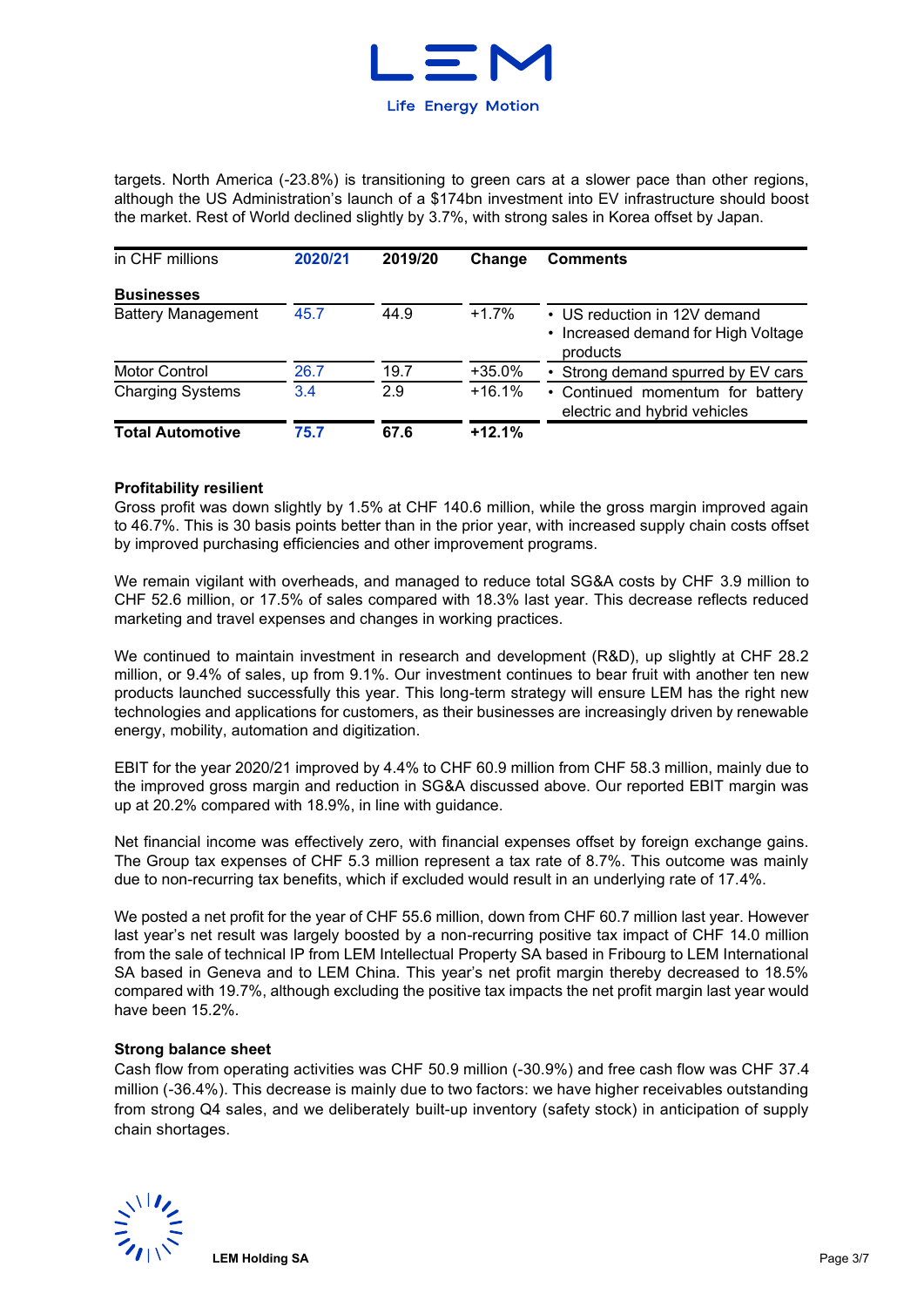

Our balance sheet remains strong with practically zero net debt. As of 31 March 2021, total assets increased to CHF 264.4 million. Shareholders' equity reached CHF 131.9 million, representing an equity ratio of 49.9% (51.0% as of 31 March 2020).

### **Improved dividend**

Based on the results for 2020/21, our performance in adapting to the Covid-19 pandemic and the longterm fundamentals for the business, the Board of Directors proposes a dividend of CHF 42 per share (CHF 40 for 2019/20), payable on 06 July 2021. The proposal follows LEM's dividend policy of distributing significantly more than 50% of its consolidated net profit to shareholders and corresponds to a payout ratio of 86.1%, up from 75.1% last year.

### **Cautiously optimistic outlook**

The dramatic impact of Covid-19 on the world economy has been well reported, although the actual outcome for the past year was better than many predicted. Beyond the general impact of the pandemic, there are two specific factors which are likely to impact LEM's business: shortages and supply chain issues for components such as semiconductors, and the ramifications of ongoing trade disputes.

LEM's business does benefit from geographic and sector diversity. Our operations in China (accounting for 38% of sales and 65% of production) were back up and running nearly at full capacity by the end of March 2020. However, a substantial portion of our China production is destined for export, and therefore is dependent on demand from other economies as they adjust to the pandemic.

Despite this challenging environment, it is important to remember the fundamental long-term prospects for LEM remain strong, driven by mega trends such as renewable energy, mobility and automation. We see this particularly in the demand for our new products in solar power, EVs and E-mobility.

We are maintaining our key projects of investing in a new production plant in Malaysia and a new global headquarters in Geneva. We continue to invest in R&D at between 8-10% of sales, ensuring we leverage new technologies. We are improving the efficiency of production, while also empowering our global sites with full capabilities in R&D, operations, sales and quality management. This is making our organization more agile, increasing our speed of execution and reducing the time to market.

We have been encouraged this year by the steady demand for our products and how the organization has responded so well to such exceptional circumstances, and we are cautiously optimistic for the future. However, we must recognize that the impacts of the pandemic will reverberate across markets and society for many months if not years, and thus our progress is not entirely in our own hands.

### **Conference call and webcast**

Due to the ongoing pandemic and social distancing requirements, LEM will not host a physical meeting as it normally does on this occasion. Rather, Andreas Hürlimann, Chairman of the Board of Directors, Frank Rehfeld, CEO, and Andrea Borla, CFO, will host a conference call and webcast for investors, analysts and media, to present the results for the financial year 2020/21 and the outlook for the financial year 2021/22 **today at 10:00 CET**, followed by a Q&A session.

Listen to the conference call and live webcast <https://78449.choruscall.com/dataconf/productusers/lem/mediaframe/44489/indexl.html>

The press release, Annual Review, Financial Report, investor presentation, and the link to the webcast will be available from today, 19 May 2021, on [http://www.lem.com/en/investors.](http://www.lem.com/en/investors)

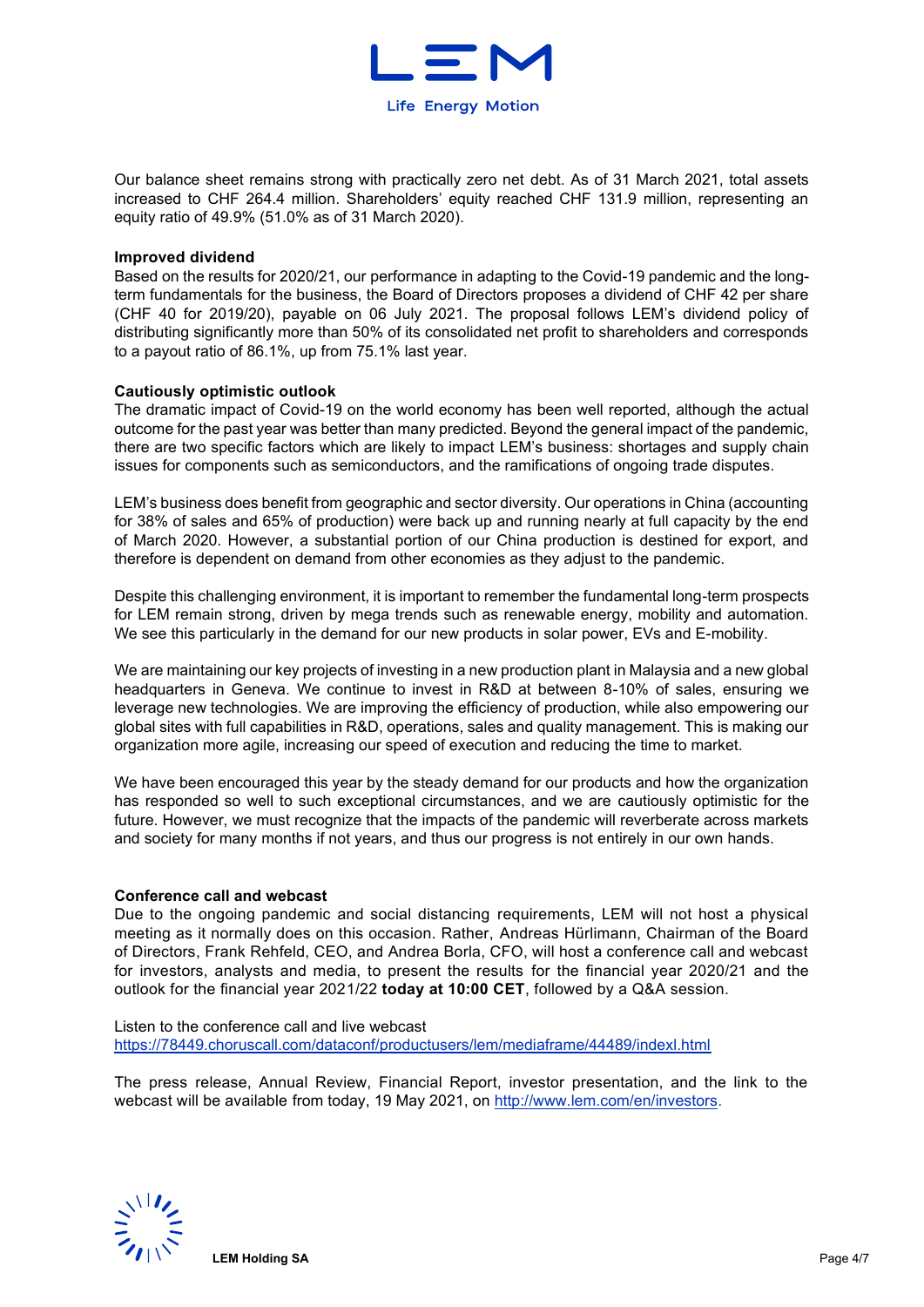

**Dial-In Numbers**<br>+41 (0) 58 310 50 00 Switzerland & Europe +44 (0) 207 107 06 13 UK  $+1$  (1) 631 570 56 13 Other countries: [https://media.choruscall.ch/documents/Attended\\_DI\\_numbers.pdf](https://media.choruscall.ch/documents/Attended_DI_numbers.pdf) 

### **Annual General Meeting**

Given the exceptional circumstances due to the Covid-19 pandemic, the Annual General Meeting of Shareholders on 24 June will not take place in the usual format. This means that shareholders are not permitted to attend in person, and therefore they may only exercise their voting rights by instructing the Independent Representative. The formal invitation with proposed resolutions is published today on the company's website.

### **Financial calendar**

|                 | The financial year runs from 1 April to 31 March                      |
|-----------------|-----------------------------------------------------------------------|
| 24 June 2021    | Annual General Meeting of Shareholders for the financial year 2020/21 |
| 1 July 2021     | Dividend ex-date                                                      |
| 6 July 2021     | Dividend payment date                                                 |
| 28 July 2021    | First-quarter results 2021/22                                         |
| 8 November 2021 | Half-year results 2021/22                                             |
| 4 February 2022 | Third-quarter results 2021/22                                         |
| 24 May 2022     | Full-year results 2021/22                                             |
| 30 June 2022    | Annual General Meeting of Shareholders for the financial year 2021/22 |
| 5 July 2022     | Dividend ex-date                                                      |
| 7 July 2022     | Dividend payment date                                                 |

### **LEM – Life Energy Motion**

A leading company in electrical measurement, LEM engineers the best solutions for energy and mobility, ensuring that our customers' systems are optimized, reliable and safe.

Our 1,500 people in over 15 countries transform technology potential into powerful answers. We develop and recruit the best global talent, working at the forefront of mega trends such as renewable energy, mobility, automation and digitization.

With innovative electrical solutions, we are helping our customers and society accelerate the transition to a sustainable future.

Listed on the SIX Swiss Exchange since 1986, the company's ticker symbol is LEHN. [www.lem.com](http://www.lem.com/) 

### **Contact: Investment community**

Andrea Borla, Chief Financial Officer Phone: +41 22 706 1250 Email: [investor@lem.com](mailto:investor@lem.com) 

### **Contact: Media**

Cabinet Privé de Conseils s.a. (CPC) Nick Miles, [miles@cpc-pr.com,](mailto:miles@cpc-pr.com) mobile +41 79 678 76 26 Michael Füglister, [fuglister@cpc-pr.com,](mailto:fuglister@cpc-pr.com) mobile +41 78 839 07 62

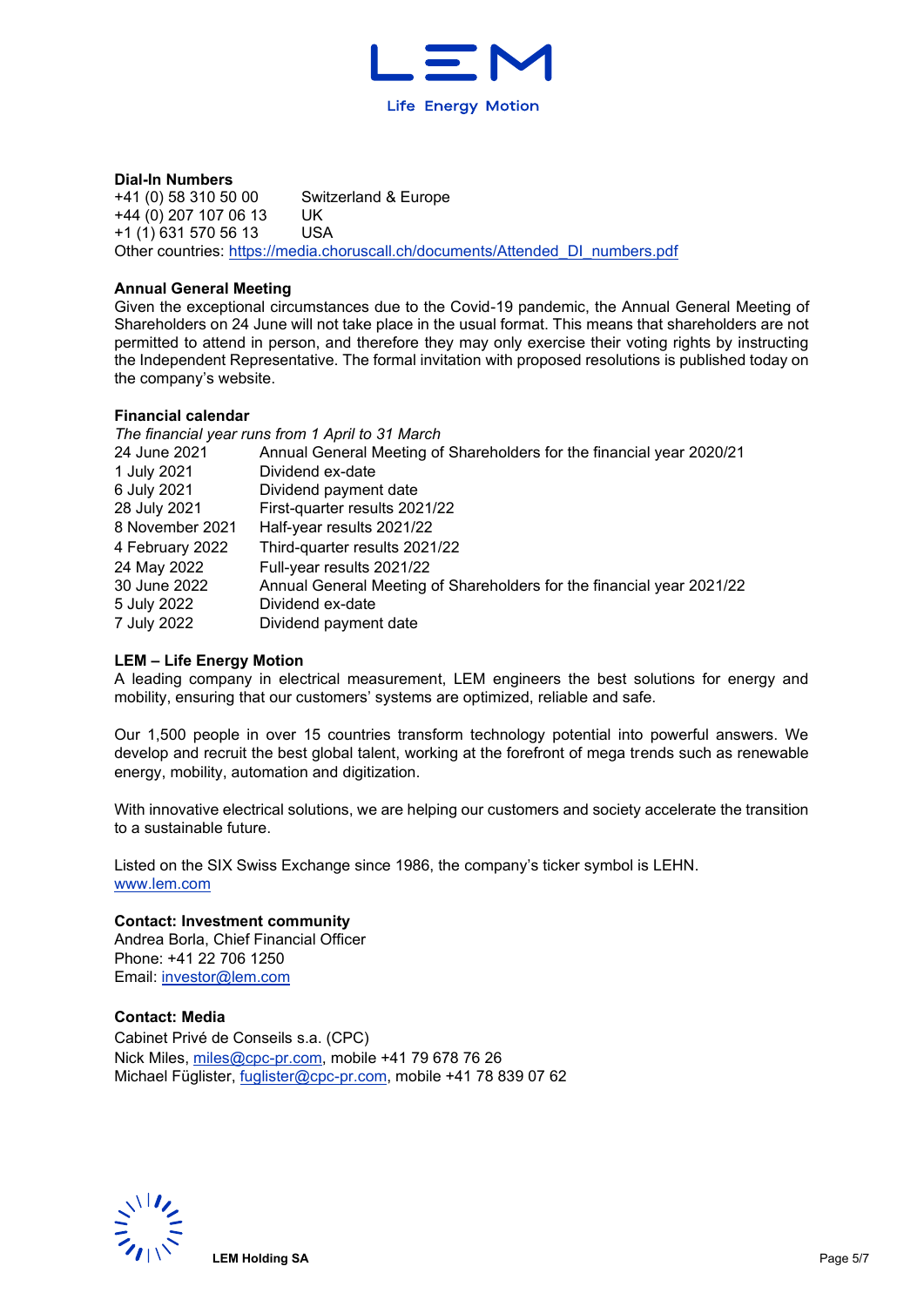

# **Appendix**

### **Consolidated income statement**

|                                | <b>April to March</b> |           |         |  |  |  |  |
|--------------------------------|-----------------------|-----------|---------|--|--|--|--|
| In CHF thousands               | 2020/21               | 2019/20   | Change  |  |  |  |  |
| Sales                          | 300'966               | 307'942   | $-2.3%$ |  |  |  |  |
| Cost of goods sold             | (160'369)             | (165'195) |         |  |  |  |  |
| Gross margin                   | 140'597               | 142'747   | $-1.5%$ |  |  |  |  |
| Gross margin (in %)            | 46.7%                 | 46.4%     |         |  |  |  |  |
| Sales expense                  | (26'343)              | (28'232)  |         |  |  |  |  |
| Administration expense         | (26'306)              | (28'270)  |         |  |  |  |  |
| Research & development expense | (28'248)              | (28'038)  |         |  |  |  |  |
| Other income                   | 1'196                 | 120       |         |  |  |  |  |
| <b>EBIT</b>                    | 60'896                | 58'327    | $+4.4%$ |  |  |  |  |
| EBIT margin (in %)             | 20.2%                 | 18.9%     |         |  |  |  |  |
| Financial expense              | (510)                 | (505)     |         |  |  |  |  |
| Financial income               | 148                   | 191       |         |  |  |  |  |
| Foreign exchange effect        | 351                   | (2'379)   |         |  |  |  |  |
| <b>Profit before taxes</b>     | 60'885                | 55'634    | $+9.4%$ |  |  |  |  |
| Income taxes                   | (5'288)               | 5'059     |         |  |  |  |  |
| Net profit                     | 55'597                | 60'693    | $-8.4%$ |  |  |  |  |
| Net profit margin (in %)       | 18.5%                 | 19.7%     |         |  |  |  |  |